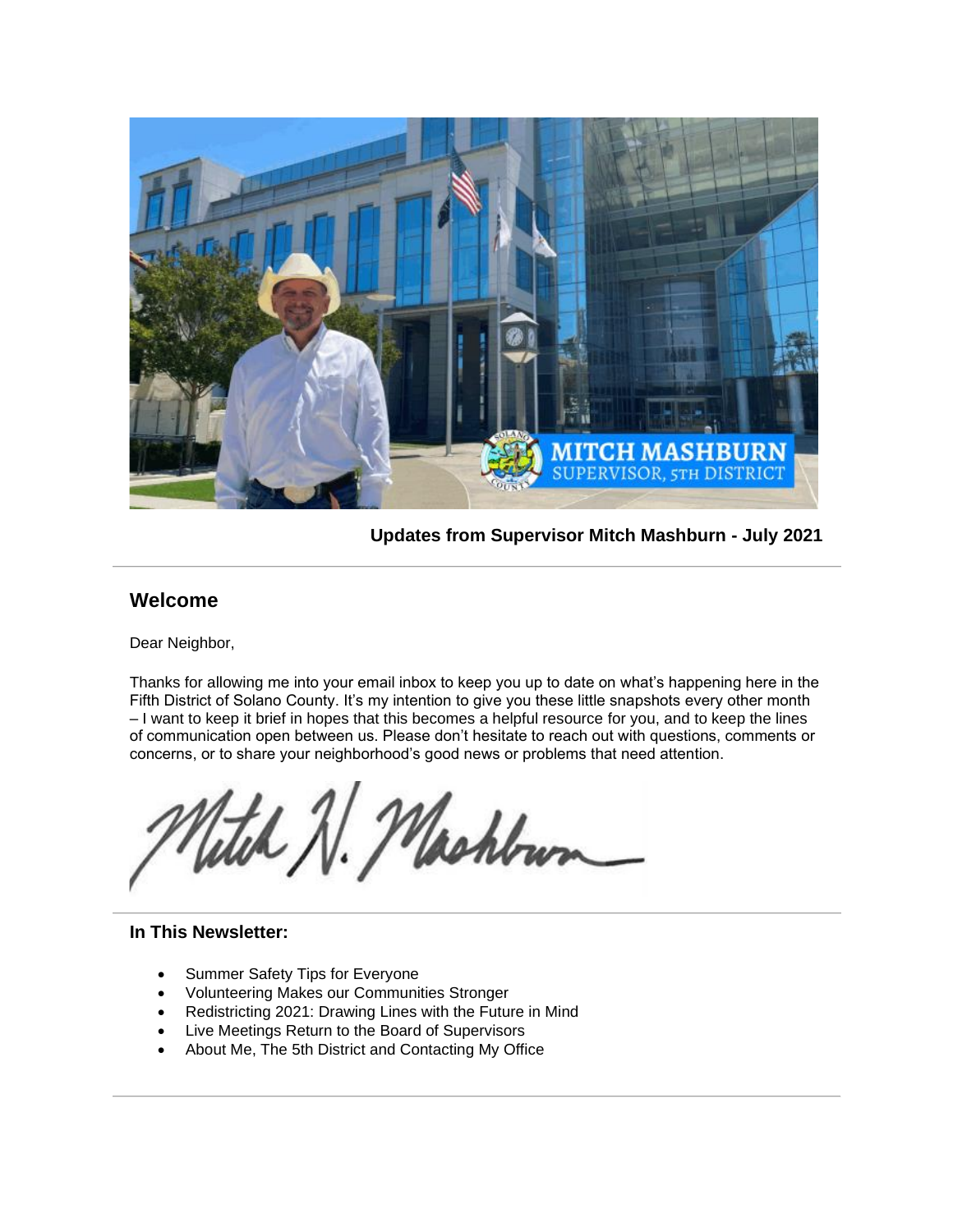## **Summer Safety Tips for Everyone**



It's time for summer fun, but let's not forget about summer safety, too!

Boating, swimming, or spending time in the water this summer? [Get the safety tips you need here.](https://gcc02.safelinks.protection.outlook.com/?url=https%3A%2F%2Furldefense.proofpoint.com%2Fv2%2Furl%3Fu%3Dhttps-3A__www.redcross.org_get-2Dhelp_how-2Dto-2Dprepare-2Dfor-2Demergencies_types-2Dof-2Demergencies_water-2Dsafety.html-23-3A-7E-3Atext-3DNever-2520swim-2520alone-253B-2520swim-2520with-2CSwim-2520sober.%26d%3DDwMFaQ%26c%3De71KFwQiz1Uq9SWN1ahPySYgwkr698SChpwjtuH1HMQ%26r%3Dr_rL1qMOPyx3ERWLoO9KSb_VPahVVki-UCdAEU-6nxs%26m%3D8xHZopQxIgGcPE4RGmnsm5ecZnrm3YxNE9oGJtIfnsg%26s%3DoOFvbtHyucrCDBmO7kT5OWqEojpXL6M2IBqF5roJvh4%26e%3D&data=04%7C01%7C%7Ce21d71c9ca2e415a3c9708d947d76010%7C5e7f20ace5f14f838c3bce44b8486421%7C0%7C0%7C637619812626782481%7CUnknown%7CTWFpbGZsb3d8eyJWIjoiMC4wLjAwMDAiLCJQIjoiV2luMzIiLCJBTiI6Ik1haWwiLCJXVCI6Mn0%3D%7C1000&sdata=OL0JVekegaVh%2FFq0ewrsxE59f3EVJ08FljVQ0gRQxMs%3D&reserved=0) Even people who've spent their lives doing these activities can benefit from a refresher.

Fire season has hit even earlier in California. There are [steps you can take](https://gcc02.safelinks.protection.outlook.com/?url=https%3A%2F%2Furldefense.proofpoint.com%2Fv2%2Furl%3Fu%3Dhttps-3A__cafiresafecouncil.org_%26d%3DDwMFaQ%26c%3De71KFwQiz1Uq9SWN1ahPySYgwkr698SChpwjtuH1HMQ%26r%3Dr_rL1qMOPyx3ERWLoO9KSb_VPahVVki-UCdAEU-6nxs%26m%3D8xHZopQxIgGcPE4RGmnsm5ecZnrm3YxNE9oGJtIfnsg%26s%3Dk_ywAsZjq3I-f1LiIihMdSWlce4yehAXRm8xkGwK4Ps%26e%3D&data=04%7C01%7C%7Ce21d71c9ca2e415a3c9708d947d76010%7C5e7f20ace5f14f838c3bce44b8486421%7C0%7C0%7C637619812626782481%7CUnknown%7CTWFpbGZsb3d8eyJWIjoiMC4wLjAwMDAiLCJQIjoiV2luMzIiLCJBTiI6Ik1haWwiLCJXVCI6Mn0%3D%7C1000&sdata=IIB7Rdhl03z93PJsdeqlLSRBQH9OTKPaTzabYsXQjdE%3D&reserved=0) to protect your home, valuables and most important, your family. A little [prevention goes a long way,](https://gcc02.safelinks.protection.outlook.com/?url=https%3A%2F%2Fwww.solanocounty.com%2Fdepts%2Foes%2Fgrs%2Fwildfire_prepredness_brochure_2021.asp&data=04%7C01%7C%7Ce21d71c9ca2e415a3c9708d947d76010%7C5e7f20ace5f14f838c3bce44b8486421%7C0%7C0%7C637619812626792436%7CUnknown%7CTWFpbGZsb3d8eyJWIjoiMC4wLjAwMDAiLCJQIjoiV2luMzIiLCJBTiI6Ik1haWwiLCJXVCI6Mn0%3D%7C1000&sdata=X4Gaeb01x1YzCMaPpzTny0u1uuBD7frdIiSOgQCrsGY%3D&reserved=0) plus you can get a plan in place if an evacuation is headed your way.

With higher-than-normal temperatures, we've already experienced days that are putting too much demand on the power grid and limiting power use during the hottest times of the day. Learn more about Flex Alerts, Cooling Centers and Summer Ready tips by clicking these links: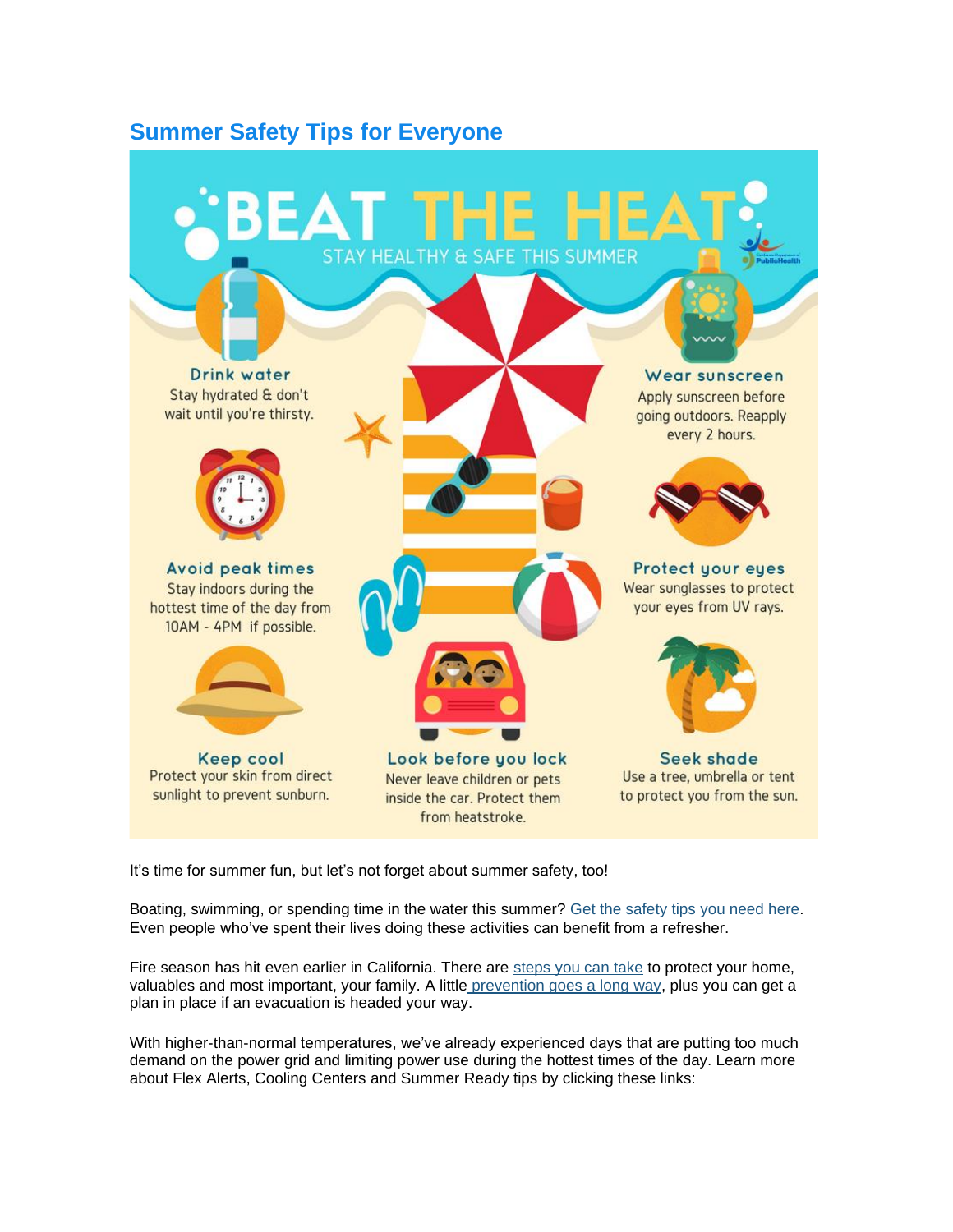- **[Flex Alert](https://gcc02.safelinks.protection.outlook.com/?url=https%3A%2F%2Furldefense.proofpoint.com%2Fv2%2Furl%3Fu%3Dhttps-3A__www.flexalert.org_%26d%3DDwMFaQ%26c%3De71KFwQiz1Uq9SWN1ahPySYgwkr698SChpwjtuH1HMQ%26r%3Dr_rL1qMOPyx3ERWLoO9KSb_VPahVVki-UCdAEU-6nxs%26m%3D8xHZopQxIgGcPE4RGmnsm5ecZnrm3YxNE9oGJtIfnsg%26s%3D3QyrWfbQdiJzvkfkoMLtKpnoDPOWkayPSuwrKWnDNtc%26e%3D&data=04%7C01%7C%7Ce21d71c9ca2e415a3c9708d947d76010%7C5e7f20ace5f14f838c3bce44b8486421%7C0%7C0%7C637619812626792436%7CUnknown%7CTWFpbGZsb3d8eyJWIjoiMC4wLjAwMDAiLCJQIjoiV2luMzIiLCJBTiI6Ik1haWwiLCJXVCI6Mn0%3D%7C1000&sdata=%2BvkeMCFBSRpUOmsa94DruMpYaeFzm3qmLOjNXu%2BbtTE%3D&reserved=0)**
- **[Cooling Centers](https://gcc02.safelinks.protection.outlook.com/?url=https%3A%2F%2Fwww.solanocounty.com%2Fdepts%2Foes%2Fgrs%2Fcooling_centers%2Fdefault.asp&data=04%7C01%7C%7Ce21d71c9ca2e415a3c9708d947d76010%7C5e7f20ace5f14f838c3bce44b8486421%7C0%7C0%7C637619812626792436%7CUnknown%7CTWFpbGZsb3d8eyJWIjoiMC4wLjAwMDAiLCJQIjoiV2luMzIiLCJBTiI6Ik1haWwiLCJXVCI6Mn0%3D%7C1000&sdata=7Pm7aSB4z%2BxDbOj%2FMjhYpBKC0Q797zIiEN%2FehGEwUtI%3D&reserved=0)**
- **[Summer Ready](https://gcc02.safelinks.protection.outlook.com/?url=https%3A%2F%2Fwww.solanocounty.com%2Fdepts%2Foes%2Fgrs%2Fsummer_ready%2Fdefault.asp&data=04%7C01%7C%7Ce21d71c9ca2e415a3c9708d947d76010%7C5e7f20ace5f14f838c3bce44b8486421%7C0%7C0%7C637619812626802393%7CUnknown%7CTWFpbGZsb3d8eyJWIjoiMC4wLjAwMDAiLCJQIjoiV2luMzIiLCJBTiI6Ik1haWwiLCJXVCI6Mn0%3D%7C1000&sdata=1lTYMavBuMOBW5rGP8n8dqZF1HRaAE4P69eUTGrJx7k%3D&reserved=0)**

When it comes to safety in Solano County, one of the best resources is the [Office of Emergency](https://gcc02.safelinks.protection.outlook.com/?url=https%3A%2F%2Fwww.solanocounty.com%2Fdepts%2Foes%2F&data=04%7C01%7C%7Ce21d71c9ca2e415a3c9708d947d76010%7C5e7f20ace5f14f838c3bce44b8486421%7C0%7C0%7C637619812626802393%7CUnknown%7CTWFpbGZsb3d8eyJWIjoiMC4wLjAwMDAiLCJQIjoiV2luMzIiLCJBTiI6Ik1haWwiLCJXVCI6Mn0%3D%7C1000&sdata=aC0E2xpMQY7mSVkNSghIBSeEvDQGsR%2FtMyFku1f2ZTc%3D&reserved=0)  [Services.](https://gcc02.safelinks.protection.outlook.com/?url=https%3A%2F%2Fwww.solanocounty.com%2Fdepts%2Foes%2F&data=04%7C01%7C%7Ce21d71c9ca2e415a3c9708d947d76010%7C5e7f20ace5f14f838c3bce44b8486421%7C0%7C0%7C637619812626802393%7CUnknown%7CTWFpbGZsb3d8eyJWIjoiMC4wLjAwMDAiLCJQIjoiV2luMzIiLCJBTiI6Ik1haWwiLCJXVCI6Mn0%3D%7C1000&sdata=aC0E2xpMQY7mSVkNSghIBSeEvDQGsR%2FtMyFku1f2ZTc%3D&reserved=0) If you haven't signed up for their emergency alerts, you can do that on their website [here.](https://gcc02.safelinks.protection.outlook.com/?url=https%3A%2F%2Fwww.solanocounty.com%2Fdepts%2Foes%2F&data=04%7C01%7C%7Ce21d71c9ca2e415a3c9708d947d76010%7C5e7f20ace5f14f838c3bce44b8486421%7C0%7C0%7C637619812626812350%7CUnknown%7CTWFpbGZsb3d8eyJWIjoiMC4wLjAwMDAiLCJQIjoiV2luMzIiLCJBTiI6Ik1haWwiLCJXVCI6Mn0%3D%7C1000&sdata=%2BiI7EbQXtRcsu%2FEEnSGZ98OY%2Fv%2FAfkSNTnwZXge4%2BKU%3D&reserved=0)



**Volunteering Makes our Communities Stronger**

Being part of a community gives us a sense of belonging, and one of the best ways to get that feeling is by volunteering in our community. Think about what interests you, what skills and talents you have, and find a program that matches where you can volunteer. How do you give back to the community? I'd love to hear about it – email me [here.](mailto:MHMashburn@SolanoCounty.com)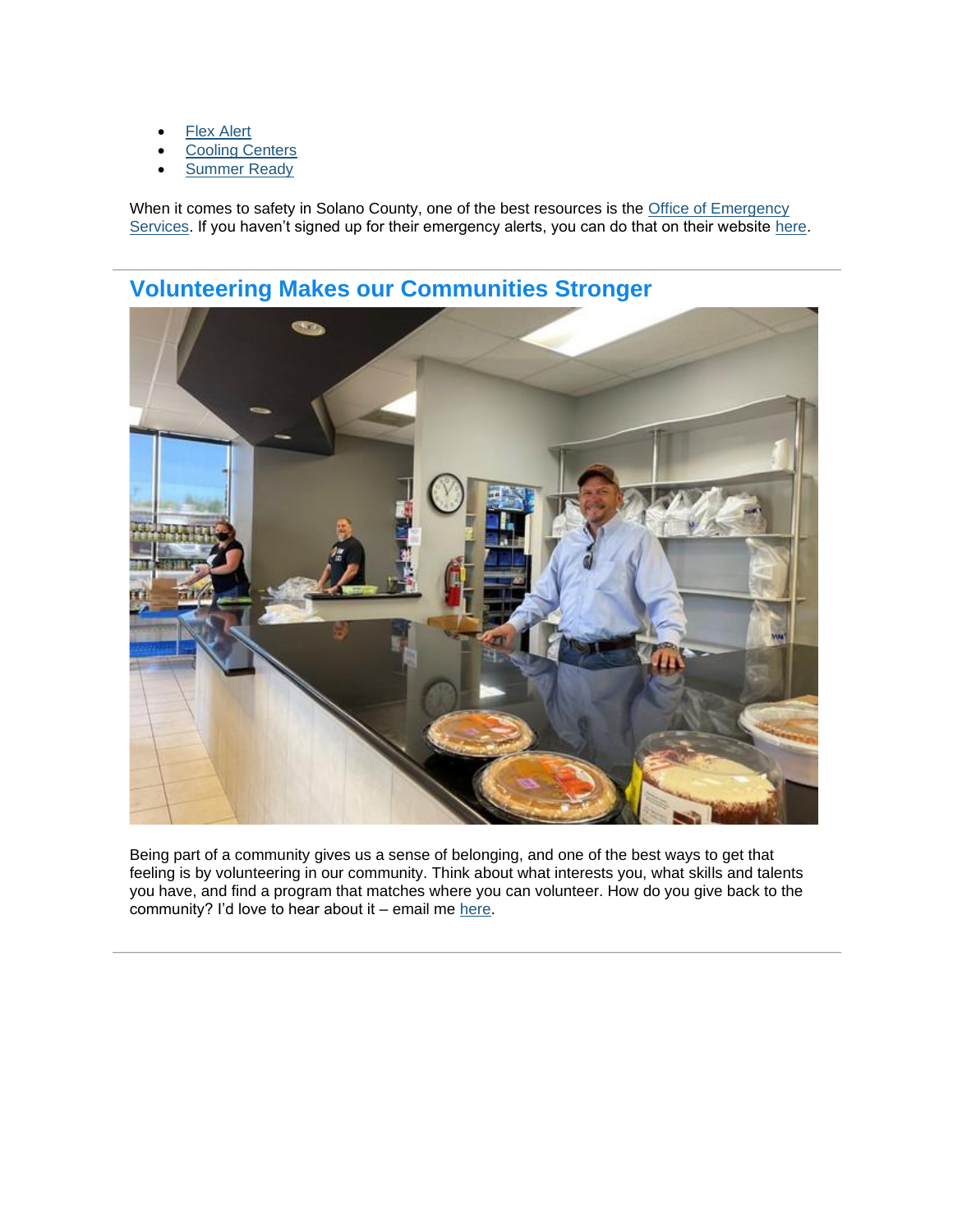# **Redistricting 2021: Drawing Lines with Future in Mind**



Every 10 years following the US Census, district boundaries for every office from City Council to Congress are redrawn to make certain that each district is almost the same size and contains communities and neighborhoods with similar needs and interests. In Solano County, the 2021 process has already begun to create new Board of Supervisors Districts for the 2022 elections – and there are many opportunities for you to get involved.

Make sure your voice is heard by participating in a way that's most comfortable for you – participate in the bi-monthly [Redistricting Advisory Committee](https://gcc02.safelinks.protection.outlook.com/?url=https%3A%2F%2Fredistricting.solanocounty.com%2Fredistricting-advisory-committee%2F&data=04%7C01%7C%7Ce21d71c9ca2e415a3c9708d947d76010%7C5e7f20ace5f14f838c3bce44b8486421%7C0%7C0%7C637619812626812350%7CUnknown%7CTWFpbGZsb3d8eyJWIjoiMC4wLjAwMDAiLCJQIjoiV2luMzIiLCJBTiI6Ik1haWwiLCJXVCI6Mn0%3D%7C1000&sdata=zoQitTorsDWqAqIBDHgJfSy7CPR0KkekJTAqapkyVmw%3D&reserved=0) meetings, [sign up for regular emails f](https://gcc02.safelinks.protection.outlook.com/?url=https%3A%2F%2Fredistricting.solanocounty.com%2Fsubscribe%2F&data=04%7C01%7C%7Ce21d71c9ca2e415a3c9708d947d76010%7C5e7f20ace5f14f838c3bce44b8486421%7C0%7C0%7C637619812626822304%7CUnknown%7CTWFpbGZsb3d8eyJWIjoiMC4wLjAwMDAiLCJQIjoiV2luMzIiLCJBTiI6Ik1haWwiLCJXVCI6Mn0%3D%7C1000&sdata=ReJpPRHJ%2FUZI71EVfEUb7V73pqoT5FEGof47pZM6z4o%3D&reserved=0)rom the committee and staff, submit comments and your ideas, give insight so we're drawing lines with the future in mind. In District 5, there are two community meetings coming up to get the process rolling – get all the details and even download education materials here.

#### **Wednesday, July 21, 2021**

- 6:00 p.m.
- Virtual Meeting [See Agenda](https://gcc02.safelinks.protection.outlook.com/?url=https%3A%2F%2Fredistricting.solanocounty.com%2Fmeetings%2Foutreach-meeting-005%2F%23%2Ftab-agenda&data=04%7C01%7C%7Ce21d71c9ca2e415a3c9708d947d76010%7C5e7f20ace5f14f838c3bce44b8486421%7C0%7C0%7C637619812626822304%7CUnknown%7CTWFpbGZsb3d8eyJWIjoiMC4wLjAwMDAiLCJQIjoiV2luMzIiLCJBTiI6Ik1haWwiLCJXVCI6Mn0%3D%7C1000&sdata=Y8q7bAvQO%2Bn2OybpRERRQDsLjrnkNsM8kB8cvYAtz9A%3D&reserved=0)

### **Saturday, August 28, 2021**

- 9:00 a.m.
- Virtual Meeting (possible in-person option) [See Agenda](https://gcc02.safelinks.protection.outlook.com/?url=https%3A%2F%2Fredistricting.solanocounty.com%2Fmeetings%2Foutreach-meeting-001%2F%23%2Ftab-agenda&data=04%7C01%7C%7Ce21d71c9ca2e415a3c9708d947d76010%7C5e7f20ace5f14f838c3bce44b8486421%7C0%7C0%7C637619812626832263%7CUnknown%7CTWFpbGZsb3d8eyJWIjoiMC4wLjAwMDAiLCJQIjoiV2luMzIiLCJBTiI6Ik1haWwiLCJXVCI6Mn0%3D%7C1000&sdata=i4H3WsD3kzjcFccY4oJ9f8zMYe0voj%2B3rAK%2FXd2E2vc%3D&reserved=0)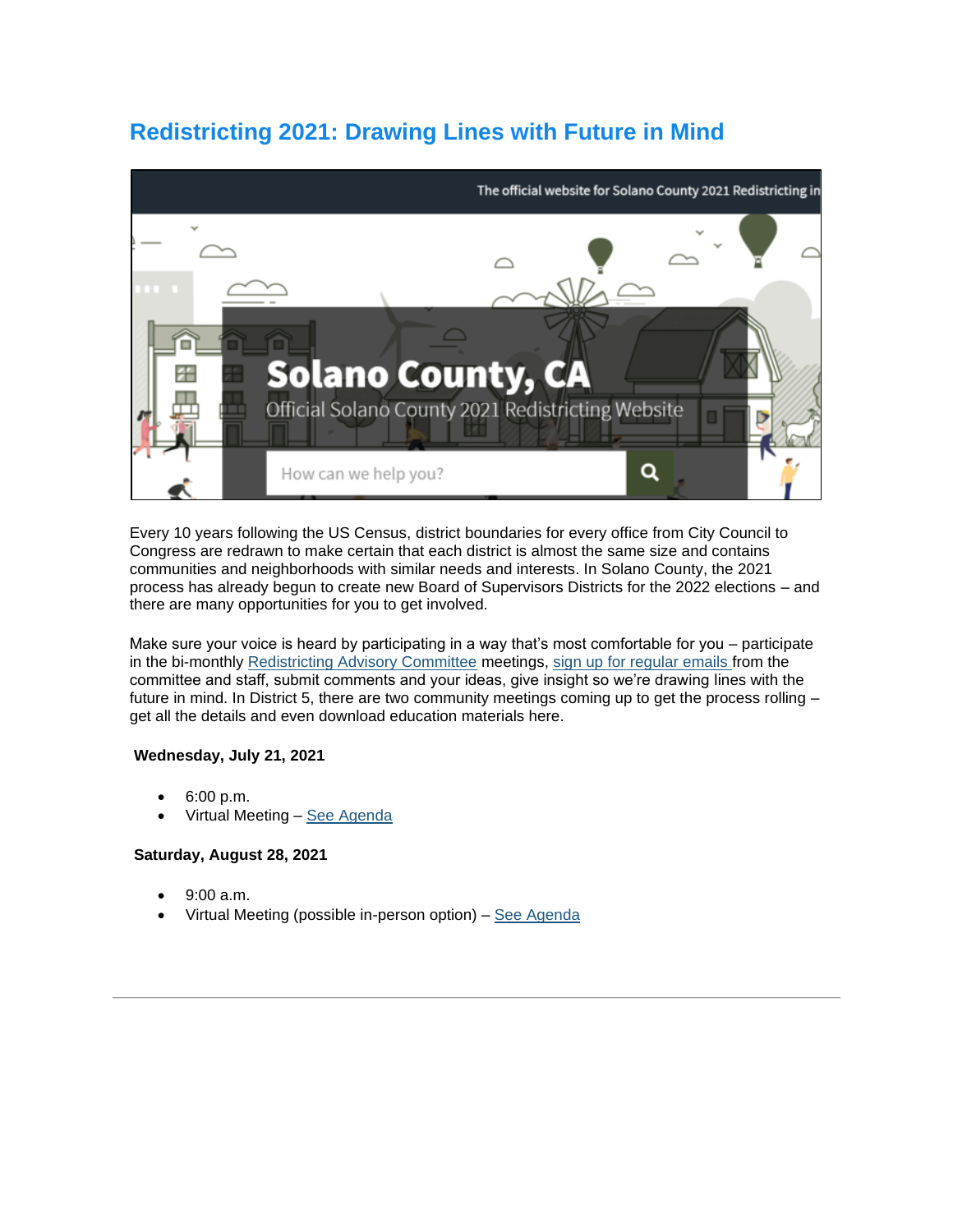

### **Live Meetings Return to the Board of Supervisors**

Local government is where many of the decisions that impact our day-to-day lives are debated and made, so protecting everyone's safe access to these public meetings is crucial. Making our voice heard on Zoom and phone calls is better than nothing, but they don't replace the in-person meetings.

The Board of Supervisors has restarted in-person meetings, with the next meeting on **July 27th at 9:00 a.m**., with plenty of room for social distancing in the Board Chambers. With Solano County's dozens of commissions, committees and boards, there are a lot of meetings to watch for. Keep up to speed on new changes from our homepage at SolanoCounty.com.

## **About Me, The 5th District and Contacting My Office**

### **About Me**

I'm honored to serve as your representative on the Solano County Board of Supervisors since taking office in early January. As you may know, I spent 10 years on the Vacaville City Council and retired from the Solano County Sheriff's Office in December – I've spent my entire adult life in public service, and I'm pleased to be able to continue in this new role. My wife, Tonya, and I were both raised here, and are raising our girls here. I'm committed not just to strengthening our communities today, but to ensuring the next generation has the opportunity to thrive.